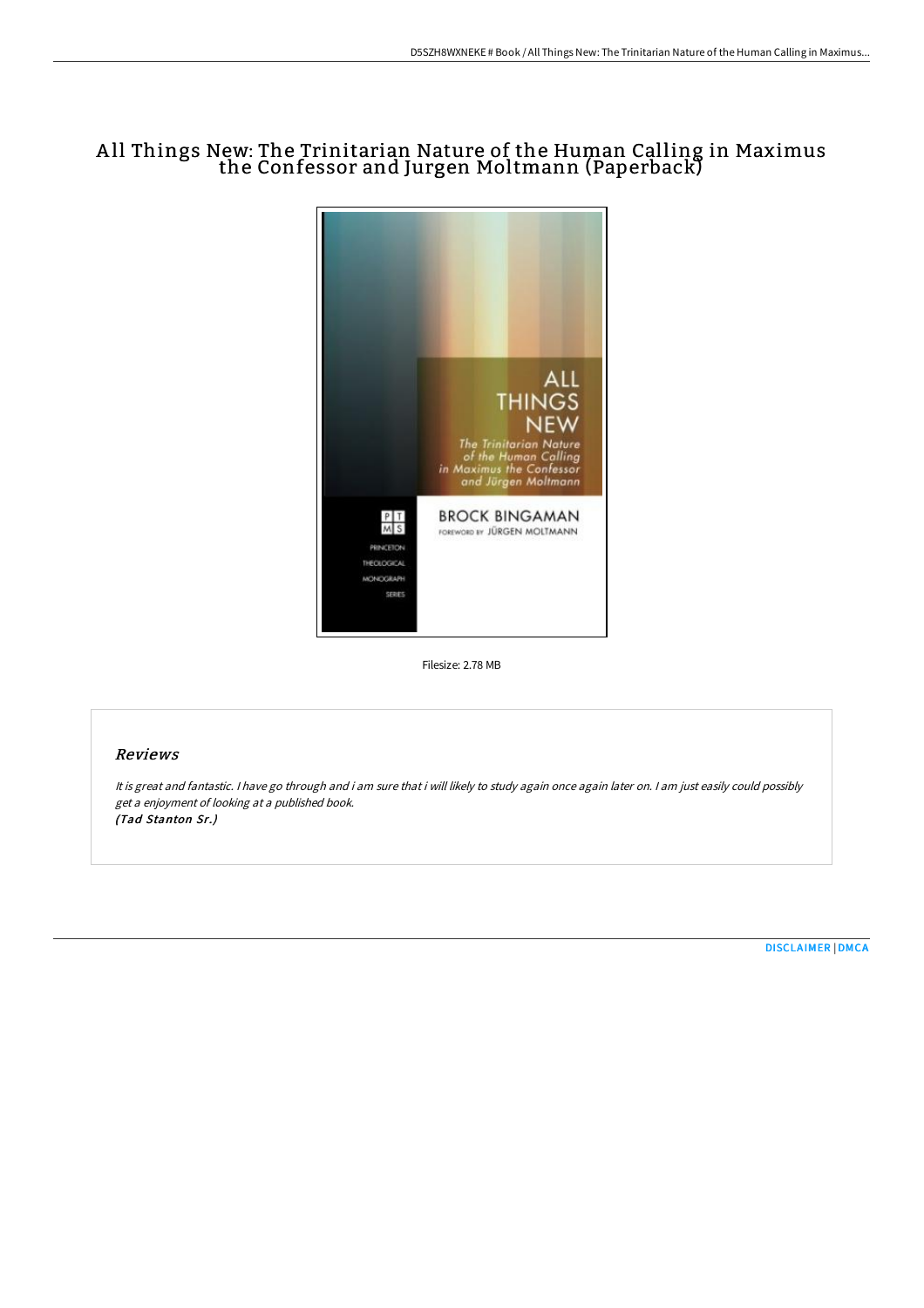## ALL THINGS NEW: THE TRINITARIAN NATURE OF THE HUMAN CALLING IN MAXIMUS THE CONFESSOR AND JURGEN MOLTMANN (PAPERBACK)



Pickwick Publications, United States, 2014. Paperback. Condition: New. Language: English . Brand New Book \*\*\*\*\* Print on Demand \*\*\*\*\*.For both Maximus the Confessor (c. 580-662) and Jurgen Moltmann (b. 1926), understanding what it means to be human springs from a contemplative vision of God. This comparative study explores surprising parallels between the theological anthropology of the seventh-century Byzantine monk and the contemporary German Protestant. Bingaman argues that Maximus and Moltmann root their understanding of the human calling in their Trinitarian and christological reflection, in contrast to many modern theologies that tend to devise an account of human being first, and then try to find ways in which Christ and the Trinity are somehow relevant to this human being. In this constructive work, Bingaman demonstrates the intrinsic connection between Maximus and Moltmann s views of human being, Christ and the Trinity, the church, and the human calling in creation. Illustrating the richness of these ancient and postmodern theologies in conversation, All Things New lays out future trajectories in theological anthropology, patristic ressourcement, ecologically attuned theology and spirituality, and Orthodox-Protestant dialogue. A model of creative theological retrieval, All Things New makes a compelling case for understanding human identity and vocation as profoundly Trinitarian and christological. It presents a beautifully contemplative vision of the human person, arguing that it is the quality and depth of our attention to divine mystery that enables us to understand who we are and how we should live. An original and important work. --Douglas E. Christie, professor, Theological Studies, Loyola Marymount University, Los Angeles, CA In this important book, Brock Bingaman brings Maximus the Confessor and Jurgen Moltmann into constructive dialogue. Without in any way trying to disguise the very different idioms in which they think, Bingaman shows how both Maximus and Moltmann base their reflections on the...

PDF Read All Things New: The Trinitarian Nature of the Human Calling in Maximus the Confessor and Jurgen Moltmann [\(Paperback\)](http://bookera.tech/all-things-new-the-trinitarian-nature-of-the-hum.html) Online

氫 Download PDF All Things New: The Trinitarian Nature of the Human Calling in Maximus the Confessor and Jurgen Moltmann [\(Paperback\)](http://bookera.tech/all-things-new-the-trinitarian-nature-of-the-hum.html)